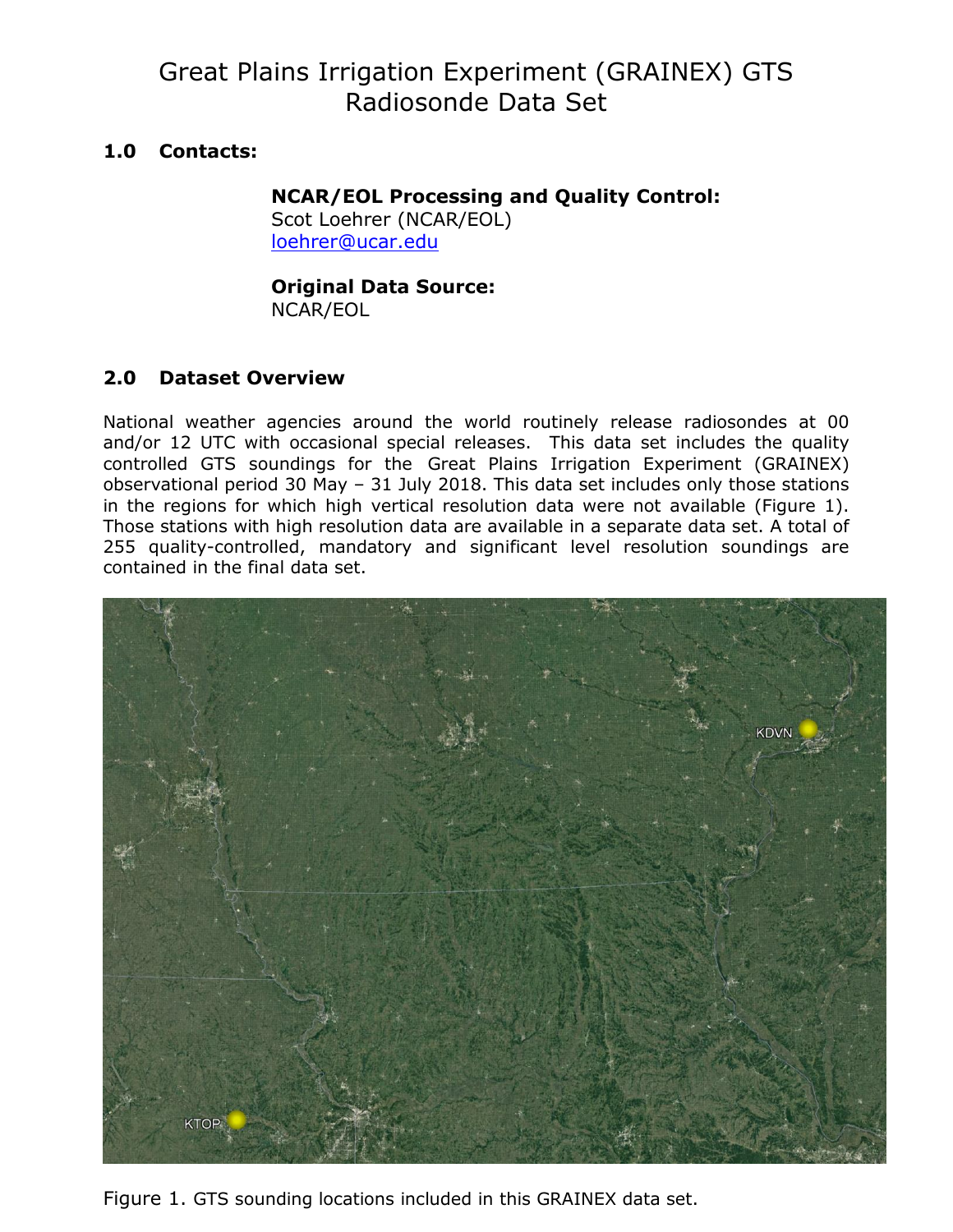# **3.0 Project Overview**

The Great Plains Irrigation Experiment (GRAINEX) field campaign was aimed at investigating the impacts of the rapid commencement irrigation and subsequent sustained irrigation on the evolution of planetary boundary layer atmosphere in a region of the Central Great Plains, specifically in Nebraska. GRAINEX had two Intensive Observing Periods (IOPs), the first from 30 May to 13 June 2018 during the period of the rapid commencement of irrigation in the spring and the second from 16- 30 July 2018 the period of sustained irrigation during the summer. Further information on GRAINEX is available at the GRAINEX web site: [https://www.eol.ucar.edu/field\\_projects/grainex](https://www.eol.ucar.edu/field_projects/grainex)

# **4.0 EOL Sounding Composite (ESC) File Format Description**

The ESC is a columnar ASCII format consisting of 15 header records for each sounding followed by the data records with associated data quality flags.

# **4.1 Header Records**

The header records (15 total records) contain a variety of metadata about the sounding (i.e. location, time, radiosonde type, etc). The first five header lines contain information identifying the sounding, and have a rigidly defined form. The following 7 header lines are used for auxiliary information and comments about the sounding, and may vary from dataset to dataset. The last 3 header records contain header information for the data columns. Line 13 holds the field names, line 14 the field units, and line 15 contains dashes ('-' characters) delineating the extent of the field.

| Line           | Label (padded to 35 char)         | <b>Contents</b>                                   |
|----------------|-----------------------------------|---------------------------------------------------|
|                | Data Type:                        | Description of the type and resolution<br>of data |
|                | Project ID:                       | Short name for the field project                  |
| 3              | Release Site Type/Site ID:        | Description of the release site.                  |
| $\overline{4}$ | Release Location (lon, lat, alt): | Location of the release site.                     |
| 5              | UTC Release Time (y,m,d,h,m,s):   | Time of release.                                  |

The file standard header lines are as follows:

The release location is given as:

lon (deg min), lat (deg min), lon (dec. deg), lat (dec. deg), alt (m)

Longitude in deg min is in the format: ddd mm.mm'W where ddd is the number of degrees (with leading zeros if necessary), mm.mm is the decimal number of minutes, and W represents W or E for west or east longitude, respectively. Latitude has the same format as longitude, except there are only two digits for degrees and N or S for north/south latitude.

The time of release is given as: yyyy, mm, dd, hh:nn:ss.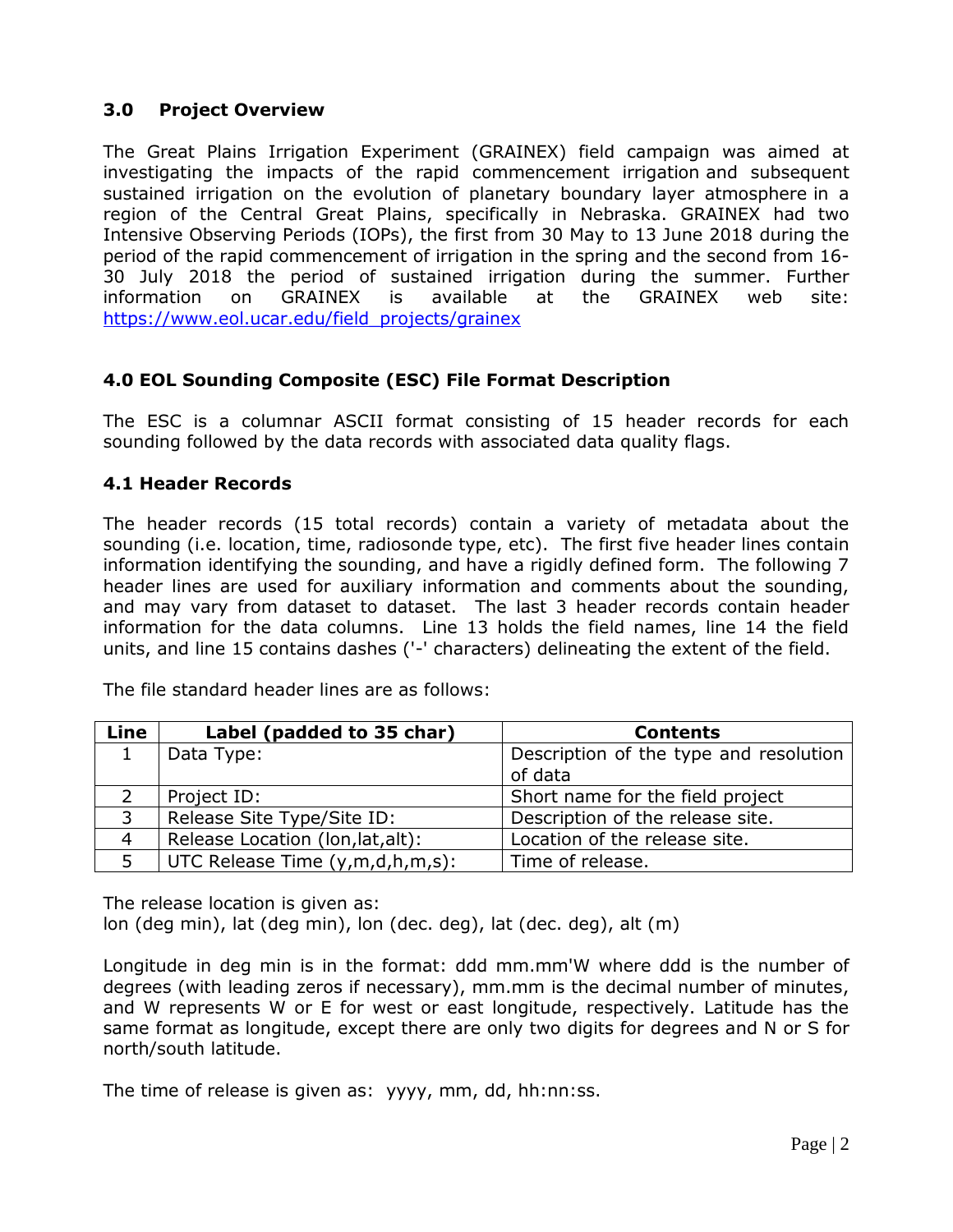Where yyyy is the year, mm is the month, dd is the day of month, and hh:nn:ss are the UTC hour, minute, and second respectively.

The seven non-standard header lines may contain any label and contents. The labels are padded to 35 characters to match the standard header lines. Records for this data set include the following non-standard header lines:

| Line | Label (padded to 35 char) | <b>Contents</b> |
|------|---------------------------|-----------------|
|      |                           |                 |
|      |                           |                 |
|      |                           |                 |
|      |                           |                 |
|      |                           |                 |
|      |                           |                 |

In these files all of these records contain just a "/".

# **4.2 Data Records**

The data records each contain time from release, pressure, temperature, dew point, relative humidity, U and V wind components, wind speed and direction, ascent rate, balloon position data, altitude, and quality control flags (see the QC code description). Each data line contains 21 fields, separated by spaces, with a total width of 130 characters. The data are right-justified within the fields. All fields have one decimal place of precision, with the exception of latitude and longitude, which have three decimal places of precision. The contents and sizes of the 21 fields that appear in each data record are as follows:

| <b>Field</b> | Width          | <b>Format</b> | <b>Parameter</b>           | <b>Units</b>     | <b>Missing</b> |
|--------------|----------------|---------------|----------------------------|------------------|----------------|
|              |                |               |                            |                  | <b>Value</b>   |
| $\mathbf{1}$ | 6              | F6.1          | Time since release         | Seconds          | 9999.0         |
| 2            | 6              | F6.1          | Pressure                   | <b>Millibars</b> | 9999.0         |
| 3            | 5              | F5.1          | Dry-bulb Temperature       | Degrees C        | 999.0          |
| 4            | 5              | F5.1          | Dew Point Temperature      | Degrees C        | 999.0          |
| 5            | 5              | F5.1          | <b>Relative Humidity</b>   | Percent          | 999.0          |
| 6            | 6              | F6.1          | U Wind Comp                | m/s              | 9999.0         |
| 7            | 6              | F6.1          | V Wind Comp                | m/s              | 9999.0         |
| 8            | 5              | F5.1          | Wind speed                 | m/s              | 999.0          |
| 9            | 5              | F5.1          | Wind direction             | Degrees          | 999.0          |
| 10           | 5              | F5.1          | <b>Ascent Rate</b>         | m/s              | 999.0          |
| 11           | 8              | F8.3          | Longitude                  | Degrees          | 9999.0         |
| 12           | 7              | F7.3          | Latitude                   | Degrees          | 999.0          |
| 13           | 5              | F5.1          | <b>Elevation Angle</b>     | Degrees          | 999.0          |
| 14           | 5              | F5.1          | Azimuth Angle              | Degrees          | 999.0          |
| 15           | 7              | F7.1          | Altitude                   | <b>Meters</b>    | 99999.0        |
| 16           | $\overline{4}$ | F4.1          | QC for Pressure            | Code             | 99.0           |
| 17           | $\overline{4}$ | F4.1          | QC for Temperature<br>Code |                  | 99.0           |
| 18           | 4              | F4.1          | QC for Humidity            | Code             | 99.0           |
| 19           | 4              | F4.1          | QC for U Wind              | Code             | 99.0           |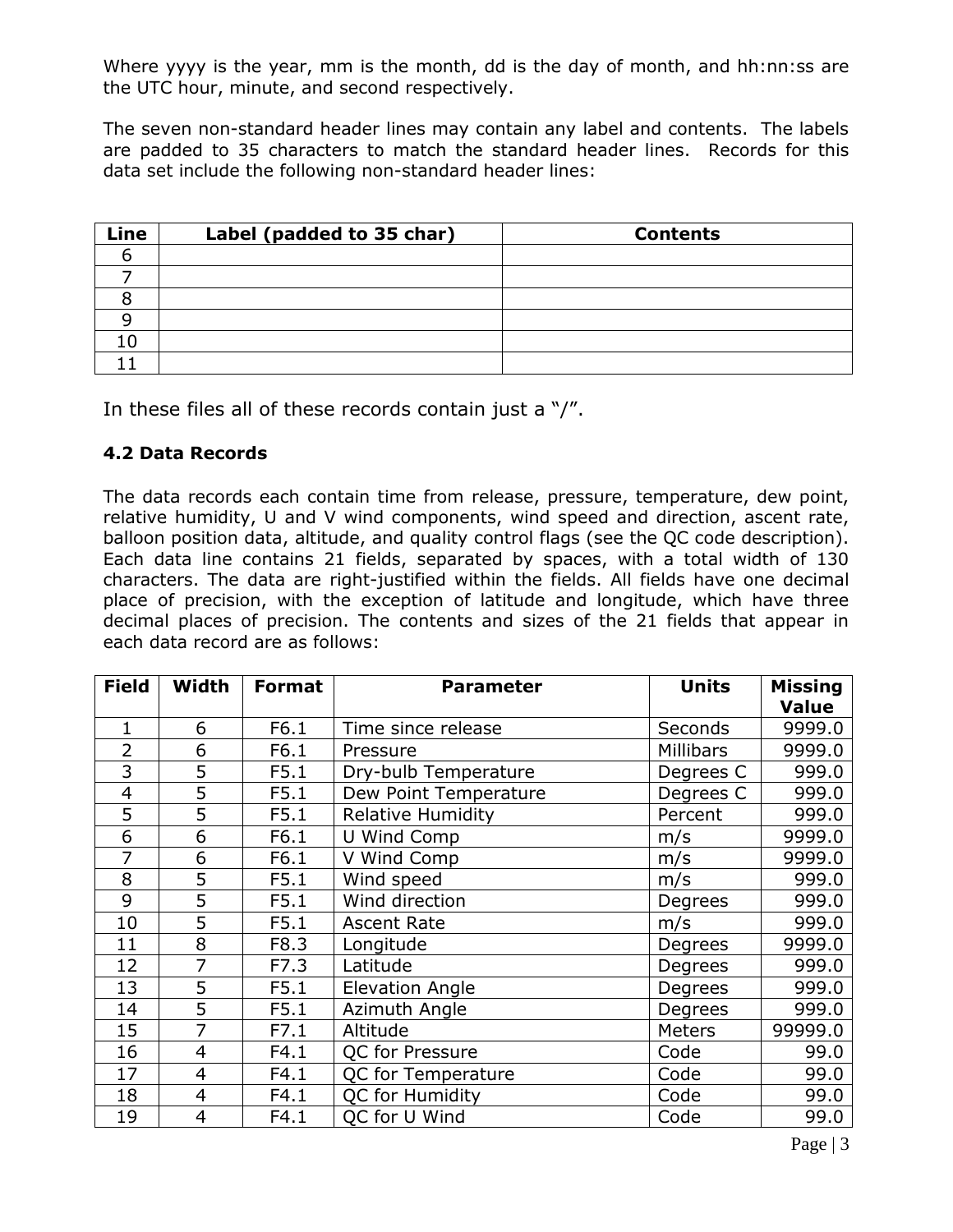| $\sim$ $\sim$<br>∠∪ | $-4.1$ | Wind<br>for                                           | Code | 99.0       |
|---------------------|--------|-------------------------------------------------------|------|------------|
| - -<br>- -          | $-4.1$ | $\sim$ $\sim$ $\sim$<br>Rate<br>for<br>Ascent<br>マンへん | nde  | ۵۵<br>フフ・U |

Fields 16 through 21 contain the data quality flags from the NCAR/Earth Observing Laboratory (EOL) sounding quality control procedures. The data quality flags are defined as follows:

| Code | <b>Description</b>                                               |
|------|------------------------------------------------------------------|
| 1.0  | Checked, datum seems physically reasonable. ("GOOD")             |
| 2.0  | Checked, datum seems questionable on a physical basis. ("MAYBE") |
| 3.0  | Checked, datum seems to be in error. ("BAD")                     |
| 4.0  | Checked, datum is interpolated. ("ESTIMATED")                    |
| 9.0  | Checked, datum is missing. ("MISSING")                           |
| 99.0 | Unchecked (QC information is "missing".) ("UNCHECKED")           |

#### **4.1 Data Specifics**

The files contain data at mandatory and significant levels.

The data are in files by day and contain all stations and soundings from the day. The files are named like:

GTS\_YYYYMMDD.cls

Where YYYY is the year, MM is the month, DD is the day of the month.

# **4.2 Sample Data**

The following is a sample of the radiosonde data in EOL format.

| Data Type:<br>Project ID: | Release Site Type/Site ID:<br>Release Location (lon, lat, alt):<br>UTC Release Time $(y,m,d,h,m,s)$ : |            |           |           |                                                             | GTS Sounding/Ascending<br>GRAINEX<br>74455 DVN<br>2018, 07, 17, 12:00:00 |     |                 |      | 090 34.20'W, 41 36.00'N, -90.570, 41.600, 229.0                   |                    |     |     |                      |           |     |     |      |                               |     |
|---------------------------|-------------------------------------------------------------------------------------------------------|------------|-----------|-----------|-------------------------------------------------------------|--------------------------------------------------------------------------|-----|-----------------|------|-------------------------------------------------------------------|--------------------|-----|-----|----------------------|-----------|-----|-----|------|-------------------------------|-----|
|                           |                                                                                                       |            |           |           |                                                             |                                                                          |     |                 |      |                                                                   |                    |     |     |                      |           |     |     |      |                               |     |
|                           |                                                                                                       |            |           |           | Nominal Release Time $(y,m,d,h,m,s):2018, 07, 17, 12:00:00$ |                                                                          |     |                 |      |                                                                   |                    |     |     |                      |           |     |     |      |                               |     |
|                           | Time Press                                                                                            | Temp       | Dewpt RH  |           | Ucmp                                                        | Vcmp                                                                     | spd | dir             | Wcmp | Lon                                                               | Lat                | Ele | Azi | Alt                  | <b>Op</b> | 0t  | Orh | 0u   | Ov                            | OdZ |
| sec                       | mb                                                                                                    |            |           | $\approx$ | m/s                                                         | m/s                                                                      | m/s | deg             | m/s  | deg                                                               | dea                | deg | deg | m                    |           |     |     |      | code code code code code code |     |
|                           |                                                                                                       |            |           |           |                                                             |                                                                          |     |                 |      |                                                                   |                    |     |     |                      |           |     |     |      |                               |     |
| 0.0                       |                                                                                                       | 991.0 15.8 | 15.0      | 95.0      | 1 1                                                         | $-1.1$                                                                   |     | 1.5 315.0 999.0 |      | $-90.570$                                                         | 41.600 999.0 999.0 |     |     | 229.0                | 2.0       | 2.0 | 2.0 | 99 N | 99 N                          | 9.0 |
|                           | 9999.0 1000.0 999.0                                                                                   |            | 999 N     | 999 N     | 9999 N                                                      |                                                                          |     |                 |      | 9999.0 999.0 999.0 999.0 9999.000 999.000 999.0 999.0             |                    |     |     | 156.0                |           |     | 9 N | 9 N  | 9 N                           | 9.0 |
| 9999.0                    | 984.0                                                                                                 |            | 23.4 15.4 |           |                                                             |                                                                          |     |                 |      | 60.8 9999.0 9999.0 999.0 999.0 999.0 9999.000 999.000 999.0 999.0 |                    |     |     | 290.0 99.0 99.0 99.0 |           |     |     | 9.0  | 9.0                           | 9.0 |

# **4.3 Station List**

| <b>Site ID</b> | <b>WMO</b><br>ΙD | <b>Site Name</b> | <b>State</b><br>or<br><b>Country</b> | Latitude | Longitude | <b>Elev</b><br>(m) |
|----------------|------------------|------------------|--------------------------------------|----------|-----------|--------------------|
| <b>KDVN</b>    | 74455            | Davenport        | IΑ                                   | 41.60    | $-90.57$  | 229                |
| <b>KTOP</b>    | 72456            | Fopeka.          | KS                                   | 39.07    | $-95.62$  | 268                |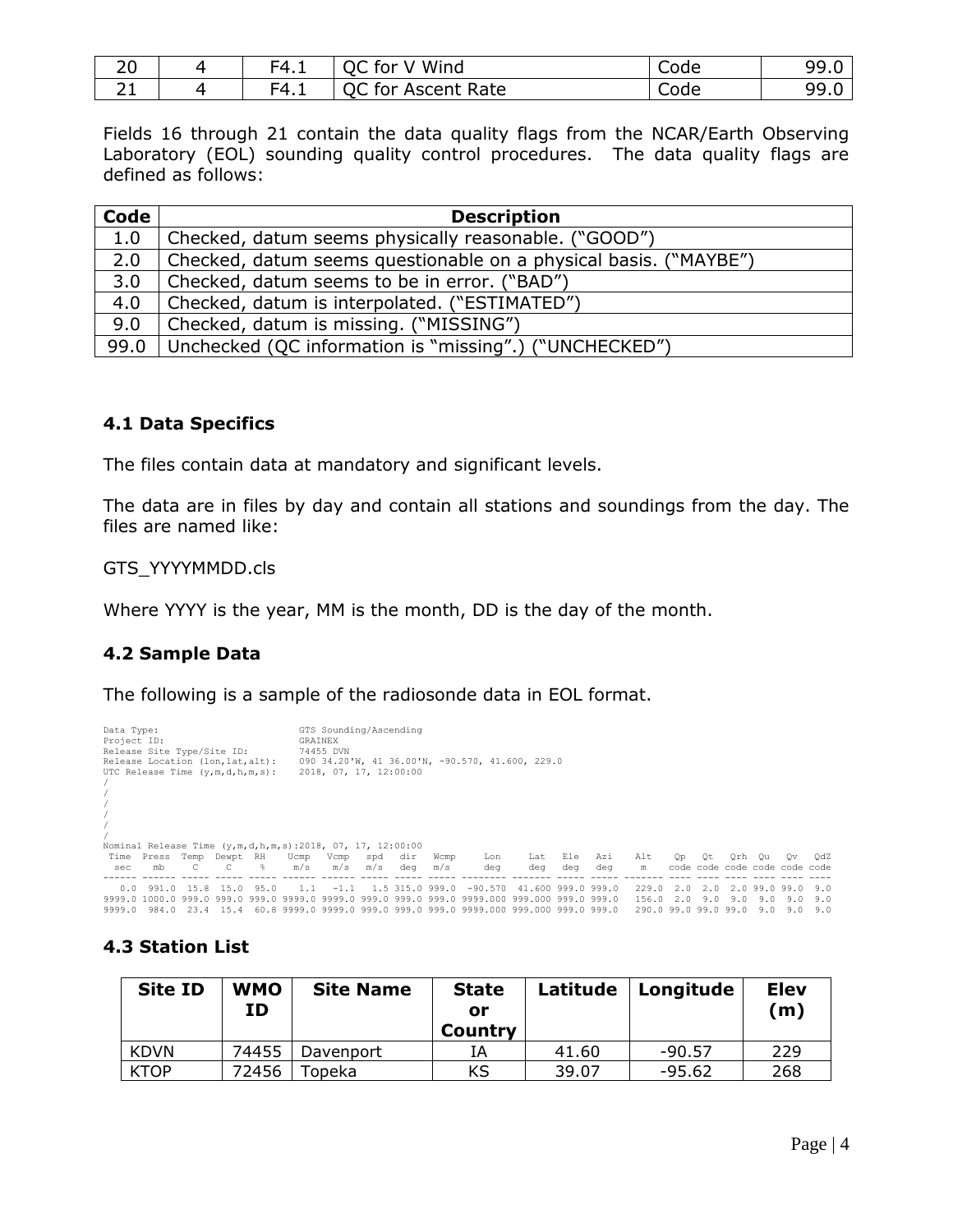# **5.0 Data Quality Control Procedures**

- 1. Each sounding was converted from its original format into the EOL Sounding Composite (ESC) format.
- 2. Each sounding was passed through a set of automated data quality checks which included basic gross limit checks as well as rate of change checks. This is further described in Section 4.1.
- 3. Each sounding was visually examined utilizing the NCAR/EOL XQC sounding quality control software. This is further described in Section 4.2.
- 4. Each sounding was then converted to the EOL sounding format described above.

# **5.1 Automated Data Quality Checks**

This data set was passed through a set of automated data quality checks. This procedure includes both gross limit checks on all parameters as well as rate-ofchange checks on temperature, pressure, and ascent rate. A version of these checks is described in Loehrer et al. (1996) and Loehrer et al. (1998).

# **5.1.1 Gross Limit Checks**

These checks were conducted on each sounding and the data quality flags in the ESC files were adjusted as appropriate. Only the data point under examination was flagged. All checks also produced warning messages that specified the location of the problem and the severity of the issue. These warning messages where then summarized statistically and examined to determine any consistent issues.

For this data set NCAR/EOL conducted the following gross limit checks. In the table P = pressure,  $T =$  temperature, RH = relative humidity,  $U = U$  wind component,  $V = V$ wind component,  $B = bad$ , and  $Q = questionable$ .

| <b>Parameter</b>      | <b>Check</b>        | Parameter(s) Flagged | <b>Flag Applied</b> |
|-----------------------|---------------------|----------------------|---------------------|
| Pressure              | $< 0$ or $> 1050$   |                      | в                   |
| Altitude              | $< 0$ or $>40000$   | P, T, RH             |                     |
| Temperature           | $< -90$ or $> 45$   |                      | B                   |
| Dew Point             | $< -99.9$ or $> 33$ | <b>RH</b>            |                     |
|                       | > I                 | T, RH                |                     |
| Wind Speed            | $< 0$ or $> 100$    | U, V                 |                     |
|                       | >150                | U, V                 | B                   |
| U Wind                | $< 0$ or $> 100$    |                      |                     |
|                       | >150                |                      | в                   |
| V Wind                | $< 0$ or $> 100$    |                      |                     |
|                       | >150                |                      | В                   |
| <b>Wind Direction</b> | $< 0$ or $> 360$    | U, V                 | B                   |
| <b>Ascent Rate</b>    | $< -10$ or $> 10$   | P, T, RH             |                     |

# **5.1.2 Vertical Consistency Checks**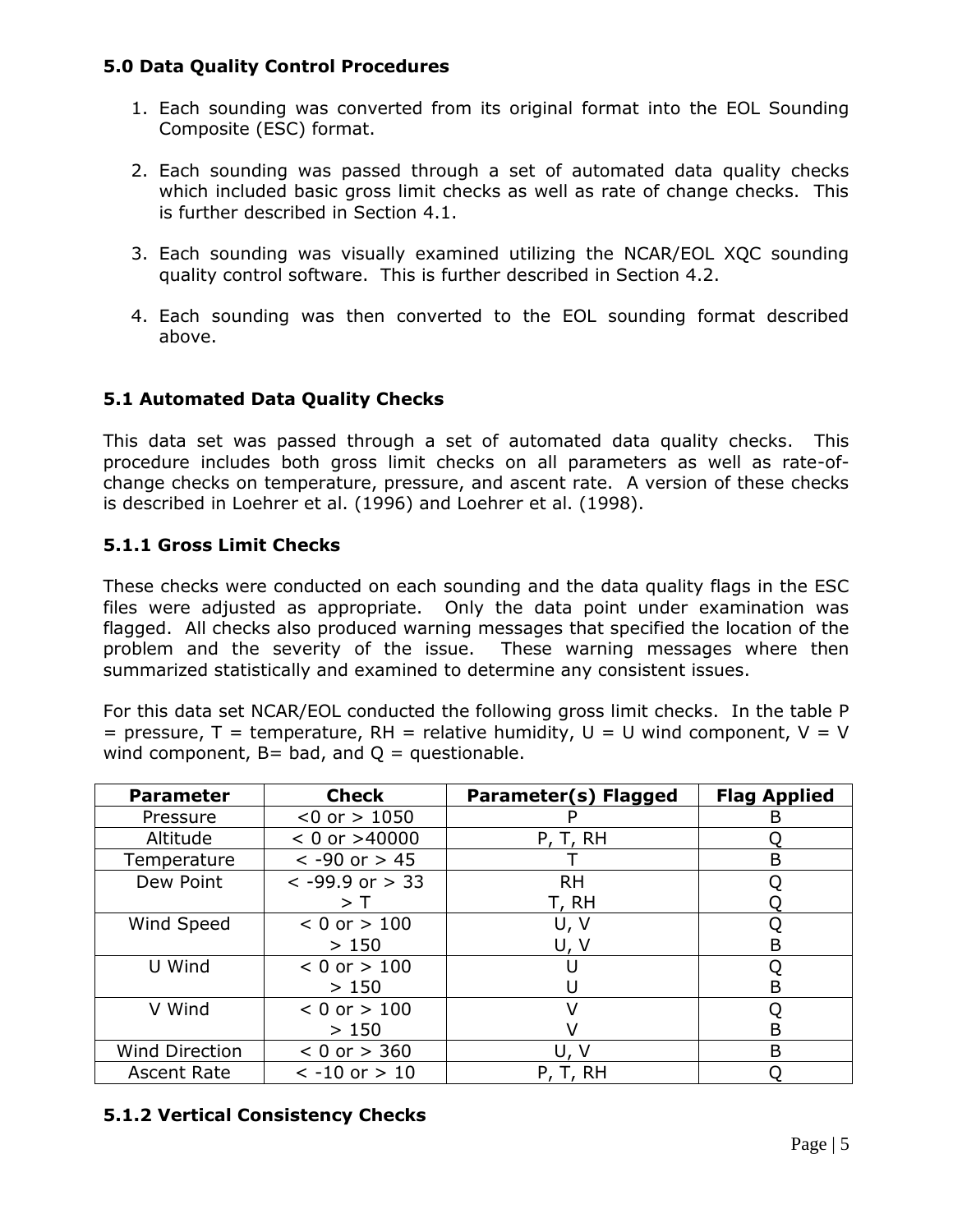These checks were conducted on each sounding and the data quality flags in the ESC files were adjusted as appropriate. These checks were started at the surface and compared each neighboring data record. In the case of checks that ensured that the values increased/decreased as expected, only the data point under examination was flagged. However, for the other checks, all of the data points used in the examination were flagged. All items within the table are as previously defined. All checks also produced warning messages that specified the location of the problem and the severity of the issue. These warning messages where then summarized statistically and examined to determine any consistent issues.

| <b>Parameter</b>   | <b>Check</b>            | Parameter(s) Flagged | <b>Flag Applied</b> |
|--------------------|-------------------------|----------------------|---------------------|
| Time               | Decreasing/equal        | None                 | None.               |
| Altitude           | Decreasing/equal        | P, T, RH             |                     |
| Pressure           | Increasing/equal        | P, T, TH             |                     |
|                    | $> 1mb/s$ or $< -1mb/s$ | P, T, TH             |                     |
|                    | $>$ 2mb/s or $<$ -2mb/s | P, T, TH             | B                   |
| Temperature        | $< -15^{\circ}$ C/km    | P, T, RH             |                     |
|                    | $< -30^{\circ}$ C/km    | P, T, RH             | B                   |
|                    | $> 50^{\circ}$ C/km     | P, T, RH             |                     |
|                    | $>100^{\circ}$ C/km     | P, T, RH             | B                   |
| <b>Ascent Rate</b> | $> 3m/s$ or $< -3m/s$   |                      |                     |
|                    | $> 5m/s$ or $< -5m/s$   |                      | B                   |

# **5.2 Visual Data Quality Checks**

Each sounding was visually examined using the NCAR/EOL XQC sounding data quality control software. This software allows the user to view a skew-t/log-p diagram of each sounding and apply data quality flags as appropriate. The user can zoom in on sections of soundings for detailed examination and can adjust the data quality flags for an individual point, sections of soundings, or entire soundings for each parameter individually. The software also allows the user to override the quality flags applied by the automated procedure.

# **5.3 Data Quality Issues of Note**

The data quality control procedures outlined above allows us to identify and, in some cases, resolve issues that could potentially impact research performed using these data sets. The following issues were noted in these soundings.

Station 76458 has no wind data for 1100 UTC releases.

**74455 201806210000** – no data above 595mb; temperature data bad (noise) above 714mb **74455 201807132335 –** temperature data bad 586-411mb

**6.0 References**